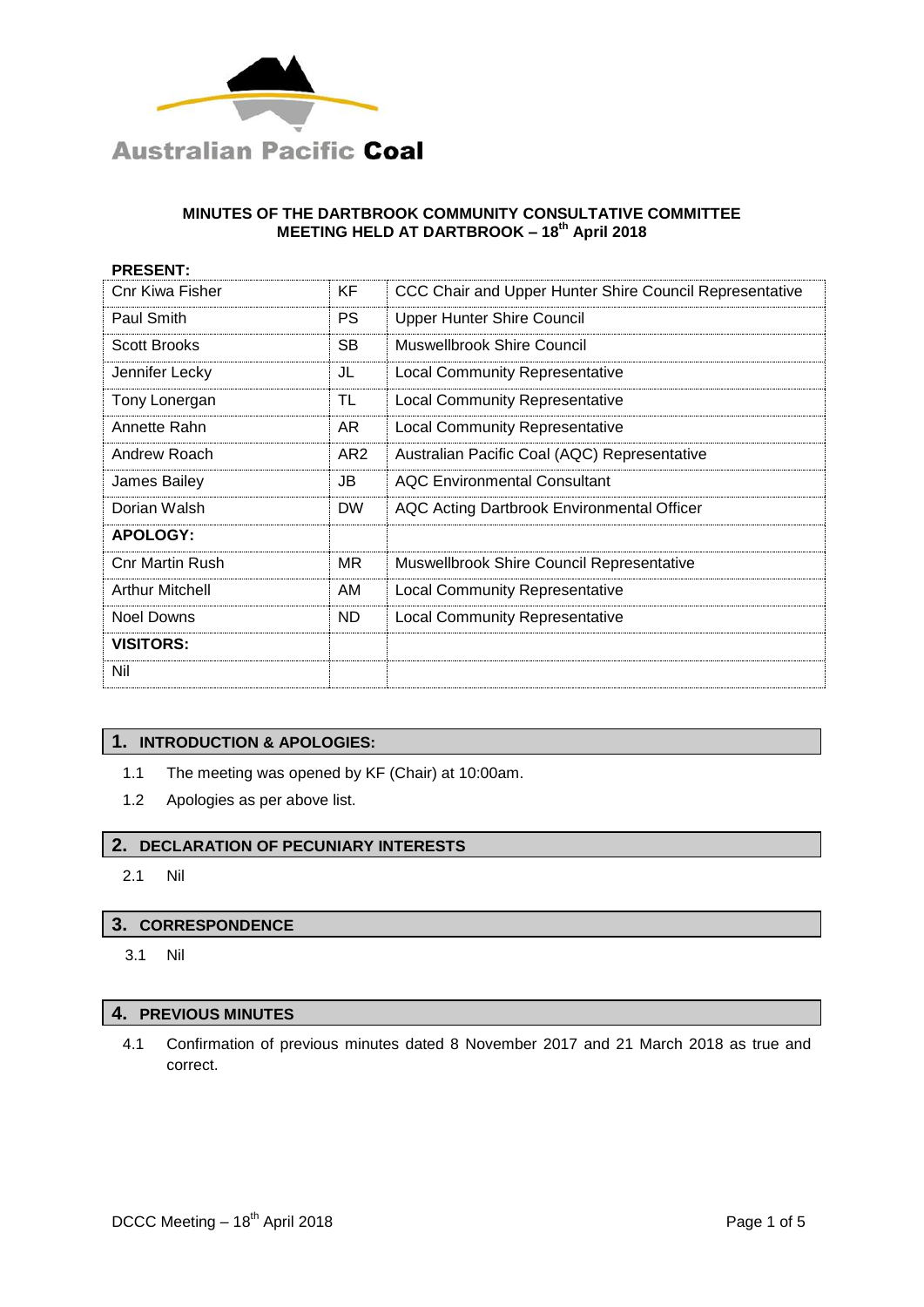

## **5. BUSINESS ARISING FROM PREVIOUS MINUTES**

- 5.1 SB confirmed that Muswellbrook Shire Council (MSC) had asked that KF continue in the role of CCC Chair. SB was attending the meeting on behalf of Martin Rush.
- 5.2 DW will continue to provide relevant background information to CCC members in advance of meetings to allow matters to be discussed as a group.
- 5.3 DW noted that a proposed program of additional background water quality monitoring had been developed, as requested at the November 2017 CCC meeting. This program was discussed later in the meeting (see below).
- 5.4 DW provided an update on the property management issues raised at the November 2017 meeting. Contact had been made with the landholders regarding stock rates and management, although the rain received since the last meeting had alleviated the issue somewhat.
- 5.5 MSC had previously indicated that they did not require a Dartbrook roof support monument for public display. JB noted that a support had been placed adjacent the Dartbrook site offices.
- 5.6 DW had issued a calendar planner invitation to the CCC prior to the meeting, as requested.

#### **6. COMPLAINTS SUMMARY**

6.1 DW confirmed no complaints had been received and no environmental incidents had occurred since the previous meeting in November 2017.

#### **7. BUSINESS ARISING**

- 7.1 DW gave an update on the regulatory documents submitted since the previous meeting:
	- The revised Dartbrook Mining Operations Plan document was approved by the Department of Industry – Division of Resources and Energy (DRG) in December 2017; and
	- The Dartbrook 2017 Annual Review document was submitted to regulatory agencies before the end of March 2018, as required by the development consent. DW confirmed that all CCC members present had received an electronic version and that hard copies had been provided to Scone Library, Aberdeen Library and Muswellbrook Library as per previous years. KF also requested that a copy of the document was provided to him on CD.
- 7.2 DW and JB described the proposed program for additional monitoring of surface water quality and aquatic ecology surrounding the Dartbrook site. The program will involve the monitoring of surface water quality and aquatic ecology at 12 locations (four existing and eight new locations), distributed upstream and downstream of the site. TL described the conditions and infrequent flows of Sandy Creek. In discussing the program and the mine planning for the open cut more generally, several questions were raised by CCC members, including:
	- Drawdown of water and loss of access as a result of mining operations (AR). JB described the process and factors involved in assessment and prediction of drawdown which occurs as a result of mining activities and typical avenues available to impacted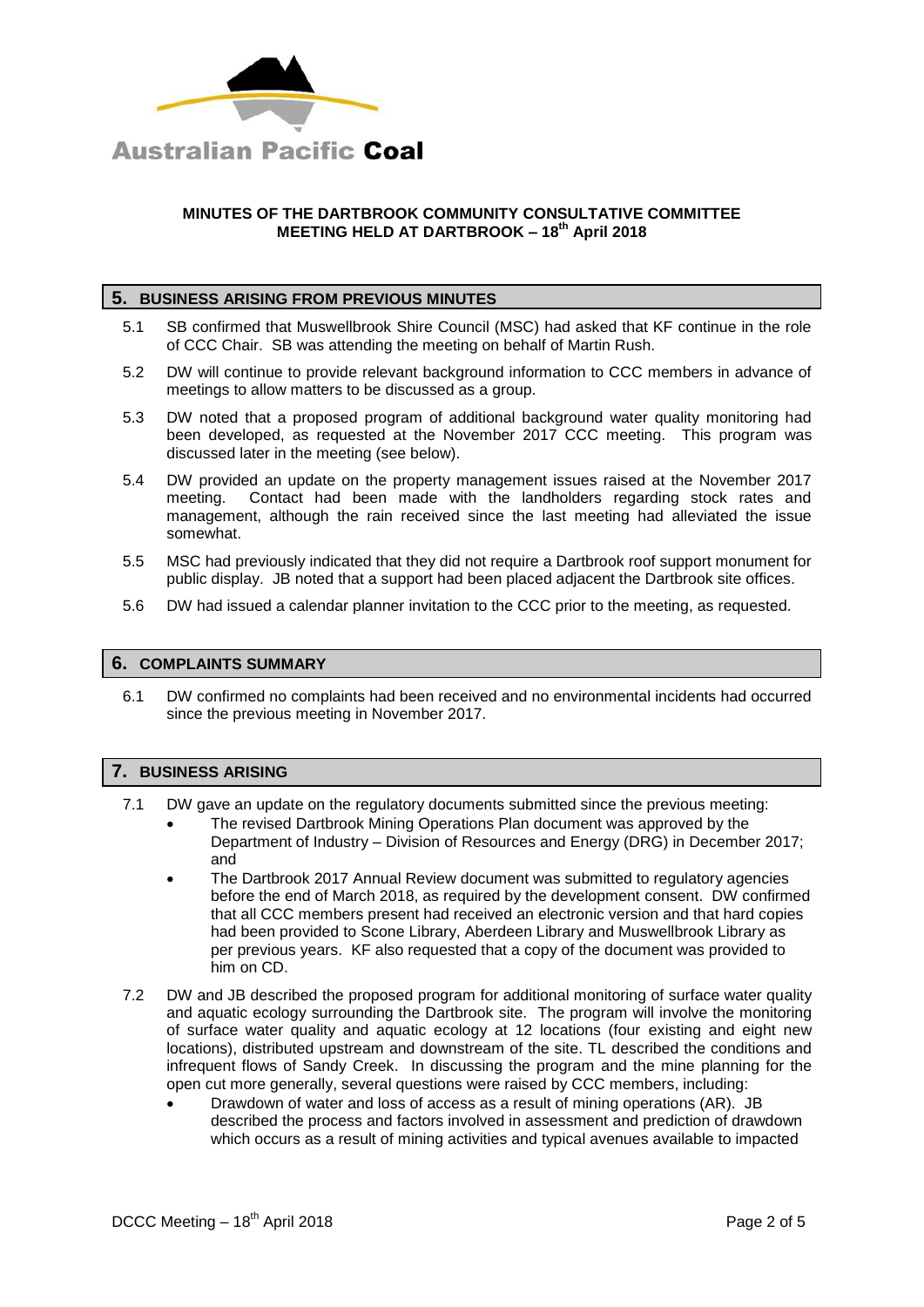

landholders (agreements, compensation, etc). TL noted the difficulties in regulation of such changes.

- Likely extent of the proposed open cut operations. JB confirmed the extent of the known resource which was technically available to be mined in the area. AR2 referred to the documents being prepared for the upcoming Gateway Application and confirmed that a conceptual open cut mine plan would be included in the document. JB stated that an advertisement providing a 30 day notification for lodgement of the Gateway Application had been made in the Hunter Valley News on the 18 April. TL suggested that this advertisement also be included in the Scone Advocate & Muswellbrook Chronicle.
- KF questioned whether there would be any issues with the southern boundary of the Dartbrook site being so close to Mount Pleasant operations. JB and SB confirmed that an approved barrier agreement would need to be in place between Dartbrook and Mount Pleasant operators to allow mining immediately adjacent respective mining lease boundaries.
- JB confirmed that the concept open cut mine footprint would not cross Sandy Creek.
- JB noted that AQC were also awaiting confirmation from DoI-Water over the adequacy of the proposed program. DoI-Water had expressed general support for the program at a meeting held in March; however the Department had not yet formally confirmed the adequacy of the program.
- SB referred to the assessments around determination of the source of water flowing into the Dartbrook Hunter Tunnel. JB confirmed that isotopic testing had previously been undertaken and that DoI-Water were seeking further clarification on the volume of water from each water source that reports to the tunnel.
- 7.3 KF noted that a decision on whether to endorse the proposed monitoring program would be made by CCC members at the next meeting.
- 7.4 TL requested that DW send a link to the Gateway Application document to G. Casey once it was publicly available.
- 7.5 DW summarised the program of works proposed for additional groundwater monitoring sites in proximity to the Hunter Tunnel and the upcoming exploration program and proposal to seal and rehabilitate the remaining historic exploration holes still in place from the 1980s.
- 7.6 JB provided an update on the Underground Modification, including the environmental assessment (EA) approach approved by the Department of Planning and Environment (DPE) and options being considered for the truck haulage route, timing and development of a shaft west of the Hunter Tunnel to provide access for coal to the Hunter tunnel. JB also noted that some private residences are were expected to be in the environmental impact 'management zone' if the modification is approved.
- 7.7 AR asked what additional work would be required if coal extracted for the underground modification would need to be washed (the proposal is for coal to be crushed only). JB confirmed that a further modification would need to be approved by DPE to allow this after the expiry of the current development consent. SB also noted that assessment of reject and emplacement activities would need to be undertaken if washing were to recommence. AR2 described the coal quality planned for extraction by the bord and pillar operation and also noted that market conditions, customers and end-uses planned for coal extracted from the underground would mean that crushing rather than washing coal was viable.
- 7.8 JB provided an update on the Open Cut project proposal and planned EA approach, which would include consideration of worst-case contributions from existing and planned mining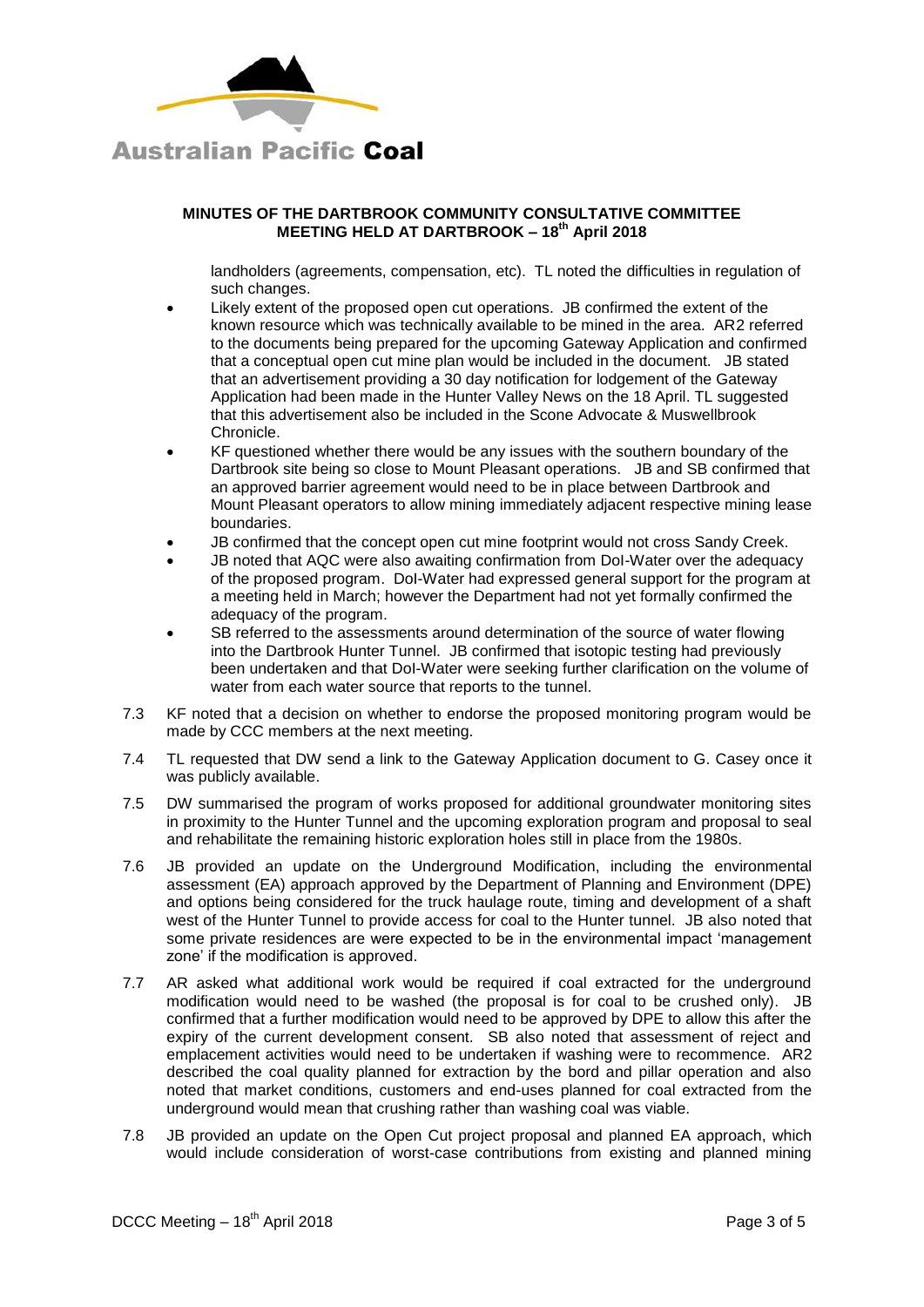

operations in the locality, including Mount Pleasant and West Muswellbrook. JB confirmed that any Gateway Certificate for the open cut would likely be 'conditional'.

- 7.9 JL noted that a detailed closure plan would be developed as part of the Open Cut project assessment, including consideration of post-mining landuse.
- 7.10 SB questioned where the process for ecological offsets was up to. JB confirmed that Hansen Bailey was in the early stages of developing an offset strategy for the Open Cut project and determining an appropriate mechanism which would be acceptable to government. JB then outlined the various options available for determining and securing the required offsets and discussed the issues associated with each. Updates on the offset strategy and nominated mechanism will be provided at future CCC meetings.
- 7.11 JB outlined the updated Social Impact and consultation process required for the Open Cut project under the new DPE guidelines. This would involve early consultation prior to DPE providing Secretaries Environmental Assessment Requirements. This early consultation would seek to record representative views from stakeholders in the local community, Kayuga and Aberdeen on key issues to consider in preparing the Open Cut project EA.
- 7.12 KF noted that the presentation from the previous meeting in March 2018 was no longer confidential and could be made public.
- 7.13 AR2 confirmed the general mining process and arrangement of the new (for the Hunter region) In-pit Crusher Conveyor (IPCC) technology and the proposed progression of mining from east to west. The selection of the IPCC method due to environmental constraints was also discussed, along with other options available to control dust emissions during mining.
- 7.14 KF referred to issues with heating and spontaneous combustion previously experienced on site during longwall mining operations. JB confirmed that the location of the old workings were well understood and that key surface infrastructure and mining activities could be located to minimise any interaction with these areas and the potential to exacerbate any underground heating.
- 7.15 DW provided a general update on environmental monitoring results (for meteorology, air quality, surface water and greenhouse gas) and land management undertaken since the CCC meeting held in November 2017. In the discussion on greenhouse gas results, TL noted the high contributions to greenhouse gas generation from fugitive emissions from the old underground workings and questioned whether AQC had put any thought to putting in a system to capture some of this gas. AR2 confirmed that AQC were in discussions with a company whether it would be feasible to put such a system in place.
- 7.16 TL also noted the presence of Prickly Acacia in a few areas of site and the need for longterm, ongoing control after the first treatment. DW to follow up on this with Ron Connolly (AQC Dartbrook Land Manager).
- 7.17 SB noted that this meeting would be his last as he finishes at MSC in June 2018. Anthony Willis will attend future meetings as the MSC representative.

## **8. MEETING CLOSED**

8.1 The meeting closed at 11:45am.